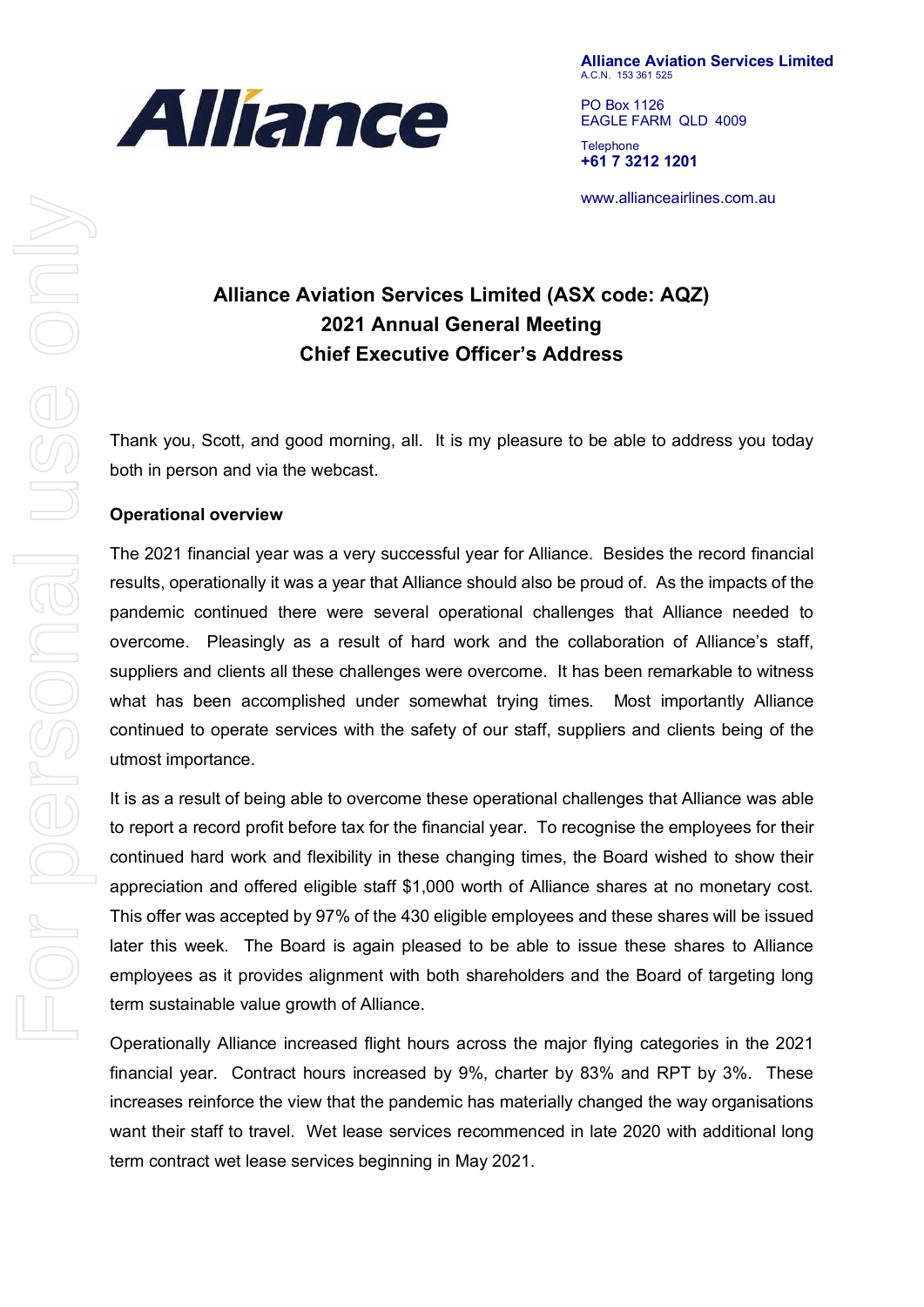As is the case each year, our focus continued on our three core principles of safety, on-time performance ("OTP") and sustainable profit. While our safety KPIs and profitability were maintained and improved, there was a slight slip in our on-time performance to 93% for the full year and this caused us to implement some additional strategies to protect our OTP, which have had a positive impact in the first quarter of FY22.

### **COVID-19 Vaccination Mandate**

In March 2021, Alliance became the first company in Australia to implement a policy of mandatory COVID-19 vaccinations for all staff. This policy was implemented to ensure the health and safety of all Alliance staff, contractors, suppliers, and customers (and their staff). I am pleased to report that by Monday, 15 November 2021, 100% of all Alliance employees will have had a least one dose of a COVID-19 vaccine. This is a milestone for the company, and I would like to thank all employees for their support in ensuing Alliance provides the safest possible working environment.

# **E190 Expansion Program**

During the 2021 financial year Alliance invested heavily in the E190 project both on capital and operational expenditure. Over \$200m was committed for aircraft, inventory, full flight simulator and other spares which has been the largest capital program in the company's history. An additional \$11 million was incurred on pilot, cabin crew and engineer recruitment, salaries and training, air operators certificate amendment, training flights, additional corporate staff and other costs. Total staff numbers increased year on year by 215.

In the 2021 financial year the company operated 38,000 flight hours. With the capital investment undertaken during the last financial year and the first half of the current financial year, we anticipate that by June 2023 annualised flight hours will increase to between 113,000 and 131,000 or a factor of between 3 and 3.4-times greater activity.

### **Outlook**

The investment in the E190 fleet and crew continues into the 2022 financial year. The capital aircraft acquisition expenditure ceased in October 2021 with half of the E190 fleet still to complete their entry into service maintenance checks. The recruitment and training of crew and associated costs will continue during the first half of the current financial year as Alliance continues to prepare for forecast significant increase in flying activity.

Alliance is forecast to have between 12-16 aircraft operating wet lease services by the end of March 2022. The full financial impact of the additional fleet capacity is not expected to be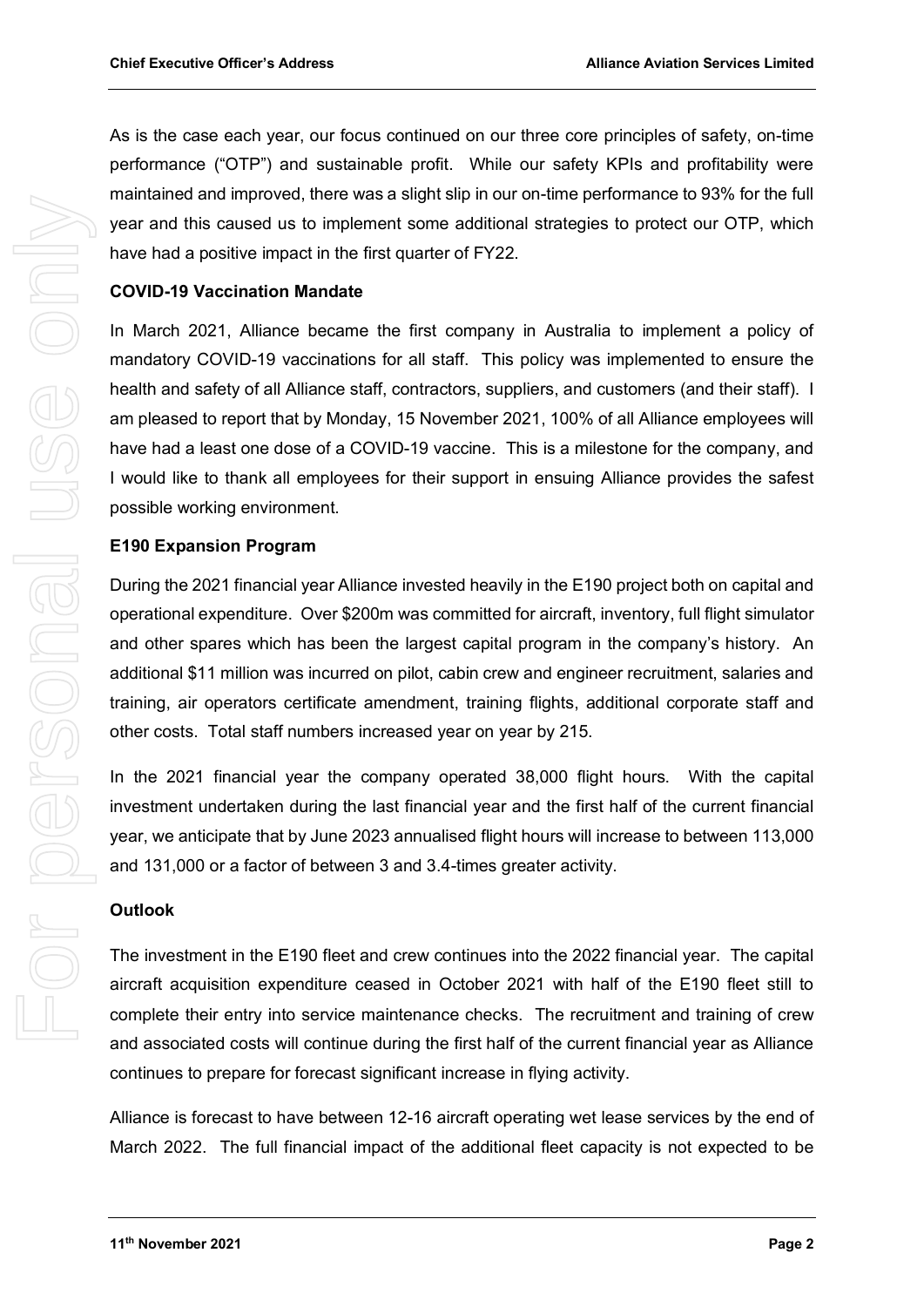recognised until the 2023 financial year and attached to this speech and lodged with the ASX is an updated schedule for the deployment of the E190 fleet.

The FIFO contract book remains strong and has seen flight hour growth in the first quarter of the 2022 financial year. Ad-hoc charter operations are forecast to continue at current levels subject to aircraft availability and Alliance has made the decision to reduce its RPT footprint.

One of the real accomplishments of Alliance over the years has been the ability to manage cashflow whilst investing in growth. This focus on cash generation resulted in the company reporting record underlying operating cash flow cash in the 2021 financial year. This strong underlying cash flow has continued in this financial year.

The Directors are of the opinion that operating conditions will improve in line with the overall aviation industry and Alliance's outlook is therefore positive and for an underlying result in line with the 2022 financial year consensus forecast.

# **Closing remarks**

To the Management Team, again thank you for your continued efforts and contribution over the 2021 financial year. When listening to Scott's summary of achievements earlier it is clear that you have all been a part of one of the most transformative years in Alliance's history. I thank each and every one of you for your dedication and professionalism during this time. The exciting thing for me is that there is more to come as we deploy the newly acquired fleet.

**Lee Schofield Chief Executive Officer**